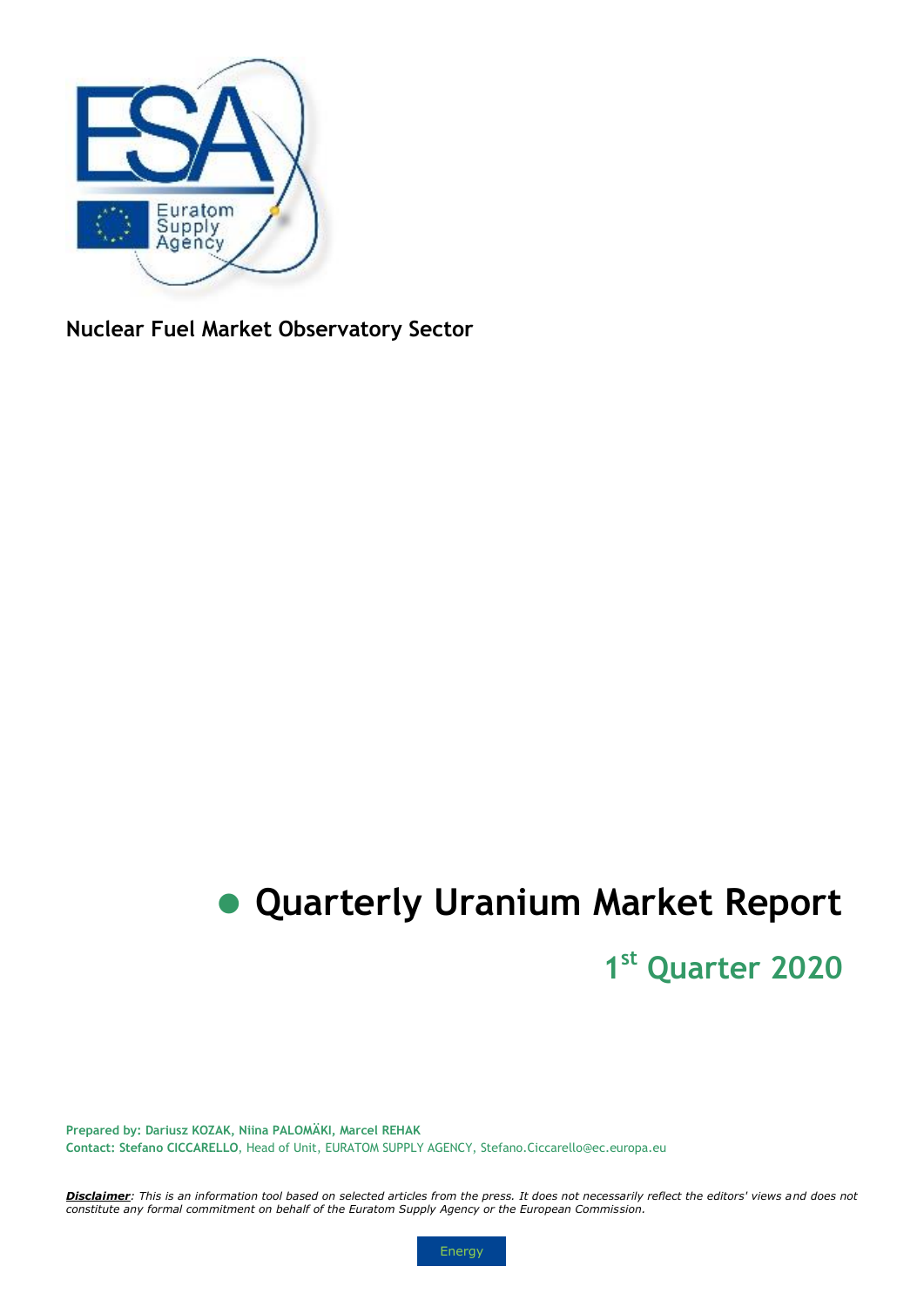### **International and EU developments**

In March the European Commission proposed to enshrine in legislation the EU's political commitment to be climate neutral by 2050, to protect the planet and the people. The European Climate Law sets the 2050 target and the direction of travel for all EU policy, and gives predictability for public authorities, businesses and citizens. At the same time, the Commission launched a public consultation on the future European Climate Pact.

The Commission also presented a new Industrial Strategy for a globally competitive, green and digital Europe. The Strategy is to help Europe's industry lead the twin transitions towards climate neutrality and digital leadership and it aims to drive Europe's competitiveness and its strategic autonomy at a time of moving geopolitical plates and increasing global competition. It also sets out a range of actions to support all players of European industry, including big and small companies, innovative start-ups, research centres, service providers, suppliers and social partners.

Foratom reacted to the new Industrial Strategy calling on the Commission to recognise the nuclear sector as a "strategic European industry", since "…the European nuclear industry provides not only electricity, but also medical isotopes and other applications for industry and agriculture".

The final report on EU taxonomy, developed by the Technical Expert Group (TEG) on Sustainable Finance was also published in March. The report concludes that nuclear power, not meeting two of six environmental objectives should not be included in the taxonomy. The conclusion comes from the inability of TEG to undertake a robust "do no significant harm" (DNSH) assessment "as no permanent, operational disposal site for HLW exists yet from which long-term empirical, in-situ data and evidence to inform such an evaluation for nuclear energy." Also, "the TEG recommends that more extensive technical work is undertaken on the DNSH aspects of nuclear energy in future and by a group with in-depth technical expertise on nuclear life cycle technologies and the existing and potential environmental impacts across all objectives."

Euratom - the European Atomic Energy Community, and Japan signed in March a joint declaration on the Broader Approach activities in the field of fusion energy, thus reaffirming their commitment to continuing their joint activities. As ITER is approaching its own First Plasma and the beginning of its operation, teams working on the Broader Approach will work ever more closely with ITER to ensure that it moves forward as smoothly as possible.

By the beginning of 2020, there were 442 operable reactors worldwide with the capacity of 392.4GWe net, according to the World Nuclear Association. New reactors were connected to the grid in China, Russia and South Korea, during 2019 while several reactors in China, Germany, Japan, South Korea, Switzerland, Sweden, Taiwan and the US were shut down during the same period. Three new units started to be built in 2019 - in China, Iran and Russia.

In January IAEA held its first Course on Preparedness and Response to a Nuclear or Radiological Emergency Combined with Other Emergencies. The course attended mainly by nuclear power plant operators, regulators and first responders taught "about the specific requirements different response professionals need to meet to effectively respond to combined emergencies and their associated challenges."

Nuclear power plant operators in several countries put in place measures to react to the coronavirus pandemic in order to maximize worker and public safety and minimize power shortages. Some reduced staffing and asked non-essential employees to work remotely, scheduled outages were also scrutinised.

In response to increased interest in small modular reactors (SMR), the International Atomic Energy Agency started a 3-year Coordinated Research Project "focusing on the economics of SMRs, including micro-reactors, by providing Member States with an economic appraisal framework for their development and deployment."

### **Developments in the Member States**

### **BELGIUM:**

In March the Belgian Constitutional Court decided to annul a law extending by 10 years operating lifetimes of Doel 1 and Doel 2 units. The ruling implements a 2019 judgment from the European Court of Justice, which decided that an environmental impact assessment must be carried out before extending the lifespan of these reactors.

### **BULGARIA:**

In January, the Ministry of Energy informed that five short-listed companies are ready to submit binding offers for Belene project. The "short list" companies are the Chinese National Nuclear Corporation (CNNC), Atomenergoprom JSC, part of Rosatom, the Korean Hydro and Nuclear Power Corporation, Framatom S.A.S,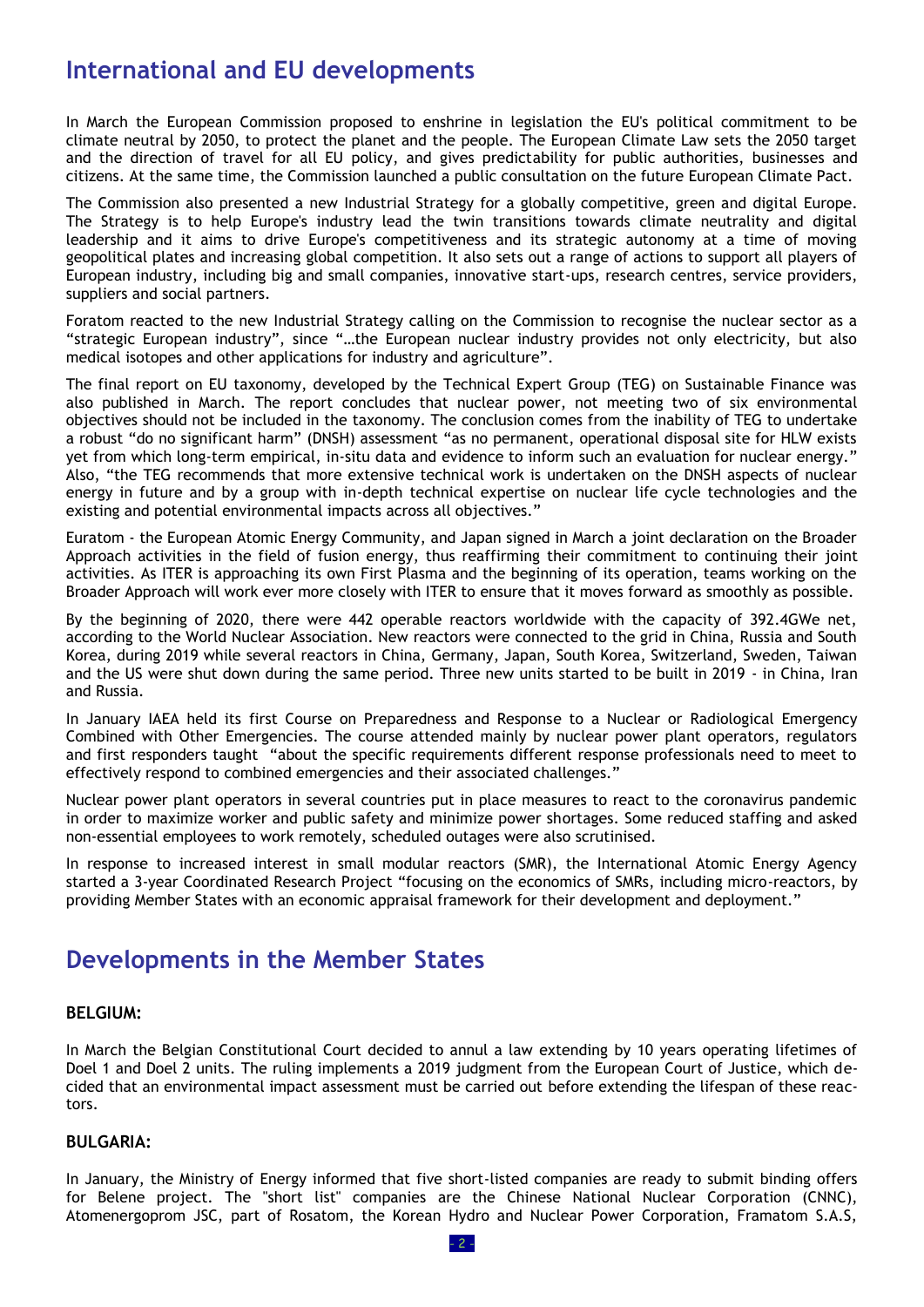France and General Electric, the USA. The indicative deadline for submission of the offers was set to be 31 May 2020, which was later announced likely to be extended due to the COVID-19 epidemic.

### **CZECHIA:**

In January the Czech government finalised the National Energy and Climate Plan, modestly increasing the target for renewable energy (up to 22% of the country's energy needs by 2030, compared with its original proposal of 20.8%). According to the program director of the renewables lobby group, the Association for Modern Energy, this latest target for renewables by 2030 is not very ambitious and confirms, the mistaken government policy that puts the emphasis on new nuclear capacity. (The program restates the country's 2015 long-term energy policy target for nuclear power to generate 46% to 58% of Czech electricity by 2040, compared with 29% in 2016).

GE Hitachi Nuclear Energy and CEZ signed in February a Memorandum of Understanding to examine the economic and technical feasibility of potentially constructing a 300MWe water-cooled BWRX-300 reactor in the Czechia. CEZ is already involved in the development of SMR via its daughter company UJV Rez, and in late 2019 identified several SMR projects that seemed suitable for implementation in the Czechia. Last year CEZ also signed a memorandum of understanding with the American company NuScale, which is also involved in a development of SMR.

In February the Czech Minister of Industry announced that an agreement between the Czech government and utility CEZ concerning construction of a new reactor at the Dukovany would be signed in the next few weeks. After Atmea joint venture pulled-out, five companies are allegedly still interested in building new nuclear unit(s) in Czechia - China General Nuclear, EDF, Korea Hydro & Nuclear Power, Rosatom and Westinghouse. The schedule remains unchanged - supplier should be selected by 2022, construction permit to be ready by 2029 with a commissioning by 2036.

In March CEZ applied for permission with the State office for nuclear safety to construct two new 1200MWe reactors at the Dukovany nuclear power plant. The extensive submitted documentation "describes and assesses the site's characteristics, examining the natural conditions, water supply and human activities near the power plant. Also described and evaluated are the project's concept, quality issues and preliminary impact of operations on the population and environment and the future decommissioning of the power plant" according to CEZ.

### **ESTONIA:**

The Estonian development company Fermi Energia informed in January at the occasion of a conference "New Generation Nuclear Power: FIRST EU SMALL MODULAR REACTOR DEPLOYMENT" that it is considering four SMR designs - Moltex Energy's SSR-W sodium-cooled SMR, NuScale Power's modular pressurized water reactor SMR design, Terrestrial Energy Molten Salt Reactor and GE-Hitachi Nuclear Energy's BWRX boiling water reactor design. It also announced positive results of a Prefeasibility Study regarding the economic impacts of siting, constructing, and operating a SMR in Estonia. The study found that construction of an SMR in Estonia would have several positive economic impacts on the state.

In March Fermi Energia announced potential location for Estonian SMR. The company will actively explore options in the coastal Tõstamaa area in western Estonia, in the Viru-Nigula rural municipality on Estonia's North Coast along with Pakri Peninsula in the country's northwest. Construction is currently planned to begin in the 2030 timeframe at an estimated cost of €1 billion.

Vattenfall joined in March Fermi Energia, who is leading a pilot study aimed at developing a licensing model for SMR and at establishing preliminary siting criteria and costs for the reactors. , the Swedish power company said in a statement Thursday. It thus follows Fortum and Tractebel who joined Fermi Energia in January in a common effort.

### **FINLAND:**

In January, STUK, Finland's Radiation and Nuclear Safety Authority published a report on the safety assessment and licensing of SMR. The authority informed it is preparing for the licensing of SMR "due to the national and international interest in them." STUK also noted that the Ministry of Economic Affairs and Employment is currently evaluating the need to develop the laws on atomic energy in Finland. STUK Director General Petteri Tippana said: "We are preparing for the future to ensure that the safety of SMRs will be at least at the same level as that of the existing nuclear power plants. Good operating practices as an authority also requires that our expectations and requirements towards the operators are as transparent as possible and can be taken into account proactively."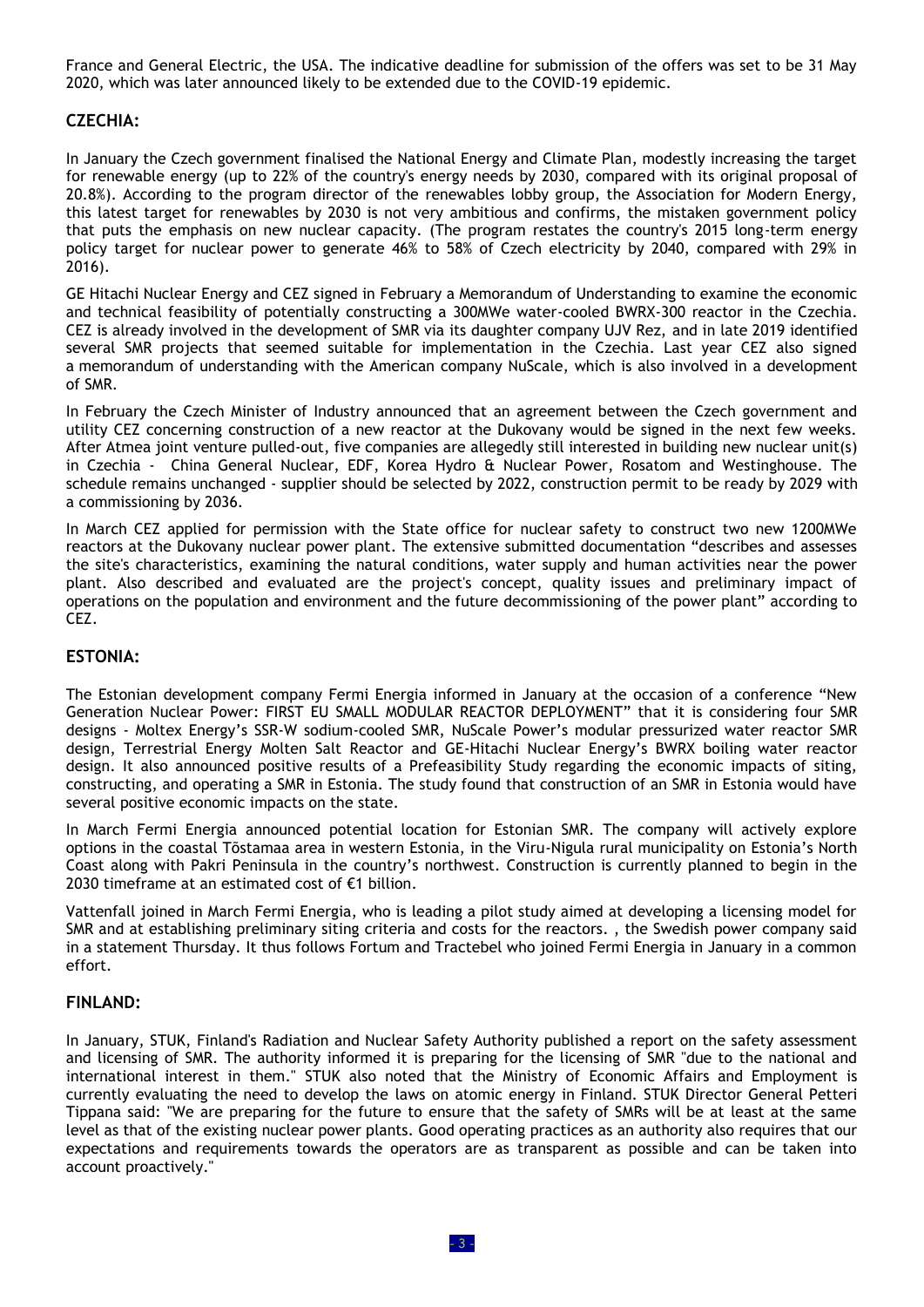In February Terrafame Ltd., metal mining company, informed that it received a by-product uranium recovery permit at its Sotkamo mine in Finland. It expects that to get the uranium recovery plant operational will take approximately one year.

VTT Technical Research Centre announced in February a project to develop SMR for district heating. VTT stated that decarbonising the district heat production system is "one of the most significant climate challenges faced by many cities". The objective of the project is to create a new industrial sector in Finland that would be capable of manufacturing most of the components needed for the plant.

### **FRANCE:**

It was reported in January that France decided to postpone the decision whether to build six new EPR reactors, until the end of 2022. The decision is bound to fuel-loading at EDF`s Flamanville 3, expected at the end of 2022.

In January the French government published a new version of its Multiannual Energy Programme (PPE) outlining the energy mix for the next 10 years – until 2028. The Programme, inter-alia foresees the closure of fourteen 900MW reactors. Respecting the new energy and climate law of 2019 that requires EDF to reduce the share of nuclear power in the electricity mix to 50% by 2035 (from 70% today). No dates were given for the shut-down of the reactors at identified sites, except for Fessenheim NPP, where unit 1 was shut down on 22 February 2020 and unit 2 is foreseen be shut down permanently in June 2020.

In February EDF successfully started at unit 3 of Flamanville EPR the unit's turbine as part of ongoing hot testing. It is the first time that an EPR turbine has reached a speed of 1500 rpm, according to Adrien Mahé, EDF head of mechanical and conventional testing. The speed of turbine rotation was gradually increased until it reached the nominal speed required when the power plant will be in operation.

Orano informed in February that it received an authorization to start dismantling of George Besse gaseous diffusion plant. The plant ceased the operation in 2012 and was replaced by the George Besse II gas centrifuge facility. The project includes the disassembly of 1,400 cascades representing over 160,000 tonnes of steel, 30,000 tonnes of metallic equipment, and over 1,300 kilometres of piping.

In March, Orano suspended its 2020 financial outlook due to COVID-19. According to Orano, in the light of the pandemic it reported "taking all necessary measures to protect the health of its employees and to secure its industrial facilities while maintaining activities critical to the supply of its customers. When presenting its 2019 results, Orano issued an outlook for 2020. Given the immediate and future impact on our markets and operations of this looming global health crisis ahead, the 2020 outlook is suspended. The group will publish this new outlook as soon as it will be able to assess the real impact of the on-going crisis."

EDF reported to have abandoned its nuclear generation target for 2020 due to coronavirus-related disruption of its plant maintenance schedules. Before February, EDF had a target of 395 TWh for 2020 nuclear generation however in February it reduced its 2020 target to a range of 375 TWh to 390 TWh.

### **GERMANY:**

Unit 2 of the EnBW`s Philipsburg NPP in Germany was permanently shut-down on 31 December 2019 after 35 years of operation. Decontamination and decommissioning works are expected to start in the second half of 2020.

It was widely reported in January, that Germany's federal government and several regional leaders agreed to phase out all coal power plants by 2038. The government plans to compensate four German states that mine lignite coal and use coal plants to with €40 billion.

### **POLAND:**

The Energy Policy of Poland Until 2040 foresees the construction of six nuclear reactors, to be launched gradually as of 2033. A Polish government spokesman Piotr Mueller said in February that a decision regarding the building of Poland's first nuclear power plant will most likely be announced this year.

### **ROMANIA:**

SNC-Lavalin awarded Cernavoda 1 contract. SNC-Lavalin's CANDU Energy Inc. subsidiary was awarded a C\$10.8 million contract by

In January, Romanian`s Societatea Nationala Nuclearelectrica (SNN) awarded a contract to SNC-Lavalin's Canada`s CANDU Energy Inc. subsidiary for engineering analyses and assessments on Unit 1 of the Cernavoda nuclear power plant in Romania. The objective of the contract is extending the operating life of the plant by approximately 4 years, until it is ready for refurbishment in 2026.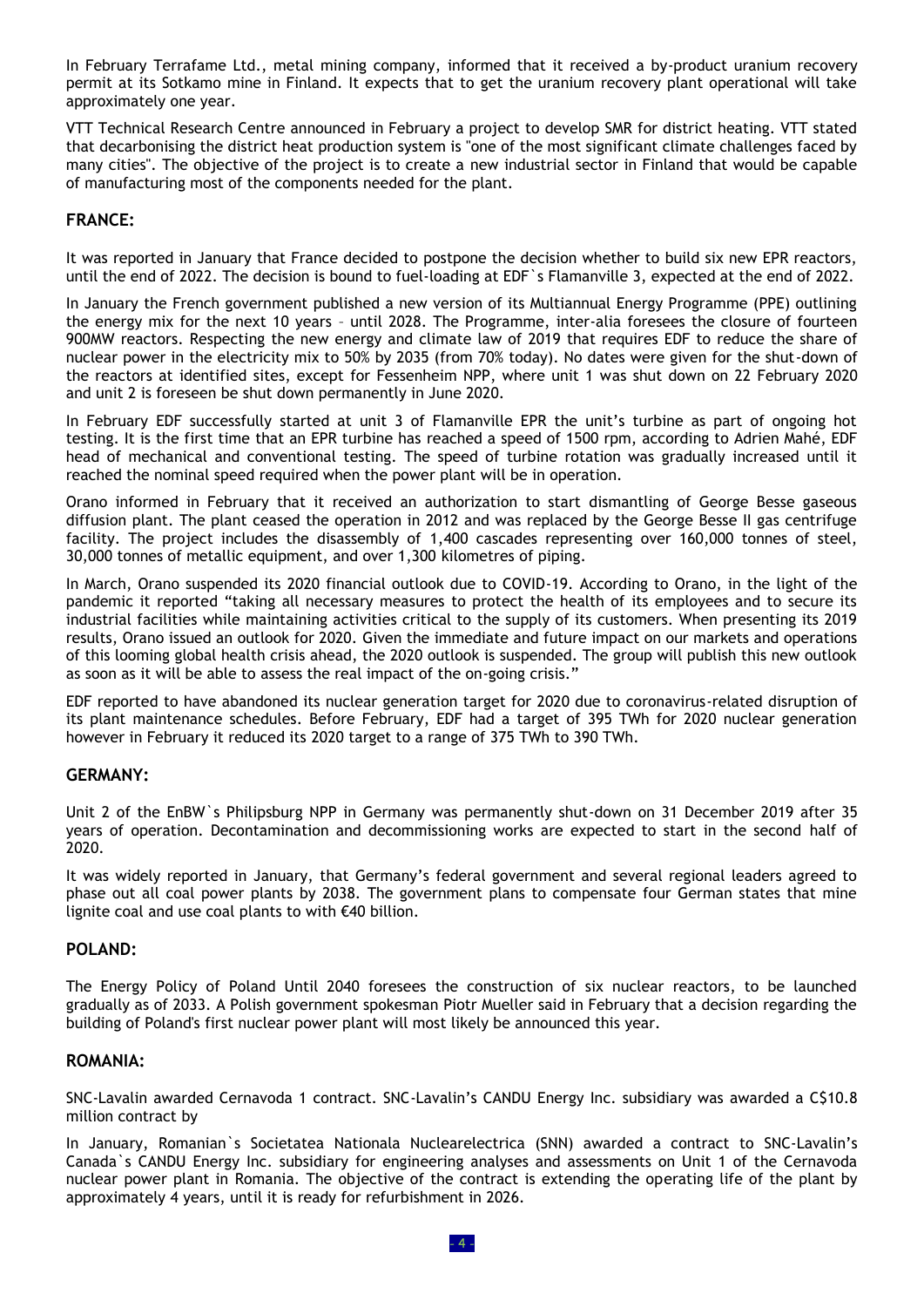Romania announced in January it plans to exit the deal with China General Nuclear Power Corporation to complete Cernavoda 3 & 4. The stated reason is that due to the European Union's Green Deal, which excludes nuclear energy from its Just Transition Mechanism, the project cannot go forward as planned. The government already started to evaluate new partners and financing methods to complete the project.

The European Commission asks Romania to recover around EUR13 million of funding from uranium company Compania Națională a Uraniului due to its restructuring plan for the company not meeting EU rules on state aid.

### **SLOVAKIA:**

Unit 3 of Slovak Mochovce NPP is closer to the commissioning, after the regulator issued a draft decision on fuel loading. According to Slovenske Elektrarne – owner and operatot of Mochovce NPP, the fuel loading was expected to start by the end of 2020. The draft decision of regulator was preceded by a series of pre-operational tests that identified some problems that required intervention of the operator and remediation actions.

### **SLOVENIA:**

In March Slovenia presented its Integrated National Energy and Climate Plan. The Plan counts on reducing dependency on fossil fuels with the goal of becoming carbon neutral by 2050, and improving self-sufficiency in energy. Hydropower remains the preferred option, with nuclear energy maintaining its share in the energy mix.

### **SPAIN:**

In February, TVEL of Russia signed a Memorandum of Understanding with Spanish companies ENUSA, ENSA and IDOM to cooperate in the decommissioning and dismantling of nuclear facilities, as well as in nuclear waste management and related engineering and consulting services.

### **SWEDEN:**

In December Vattenfal shut down the Unit 2 at Ringhals nuclear power plant in Sweden after 43 years of operation. The Unit 1 is scheduled to be shut down by the end of 2020. Newer units 3  $\&$  4 at Ringhals are expected to operate until 2041 and 2043 respectively.

### **UNITED KINGDOM:**

In January a consortium led by Rolls-Royce informed that its next generation SMRs could be built in the north of England and North Wales. The alleged sites considered are Moorside in Cumbria and Wylfa in Wales. The joint investment of £500 million – of the UK government and the Rolls-Royce consortium - was proposed in mid-2019. SMR components would be manufactured in sections at various factories in the UK and then transported to dedicated sites for assembly. A full program with as many as 16 SMR power stations could be in place by 2050 (starting in early 2030s), with an average capacity of 440 MWe and a 60-year lifespan.

Nuclear cooperation agreement negotiations between the UK and the European Union (replacing UK's membership in the Euratom) were to start in March, "setting an ambitious nuclear cooperation agreement ... between the UK and Euratom," according to Ian Truman, a legal director at the Burges Salmon law firm in Bristol, England.

Sellafield Ltd announced it took precautionary actions, considering COVID-19 situation, and started controlled shutdown of its Magnox Reprocessing Plant, scheduled to close permanently in 2020. According to Mark Neate, the company's director of environment, safety and security "Our response has been deliberately structured so that we have dedicated resources to manage the ongoing situation while also maintaining our management and control of the Sellafield site and our nuclear facilities".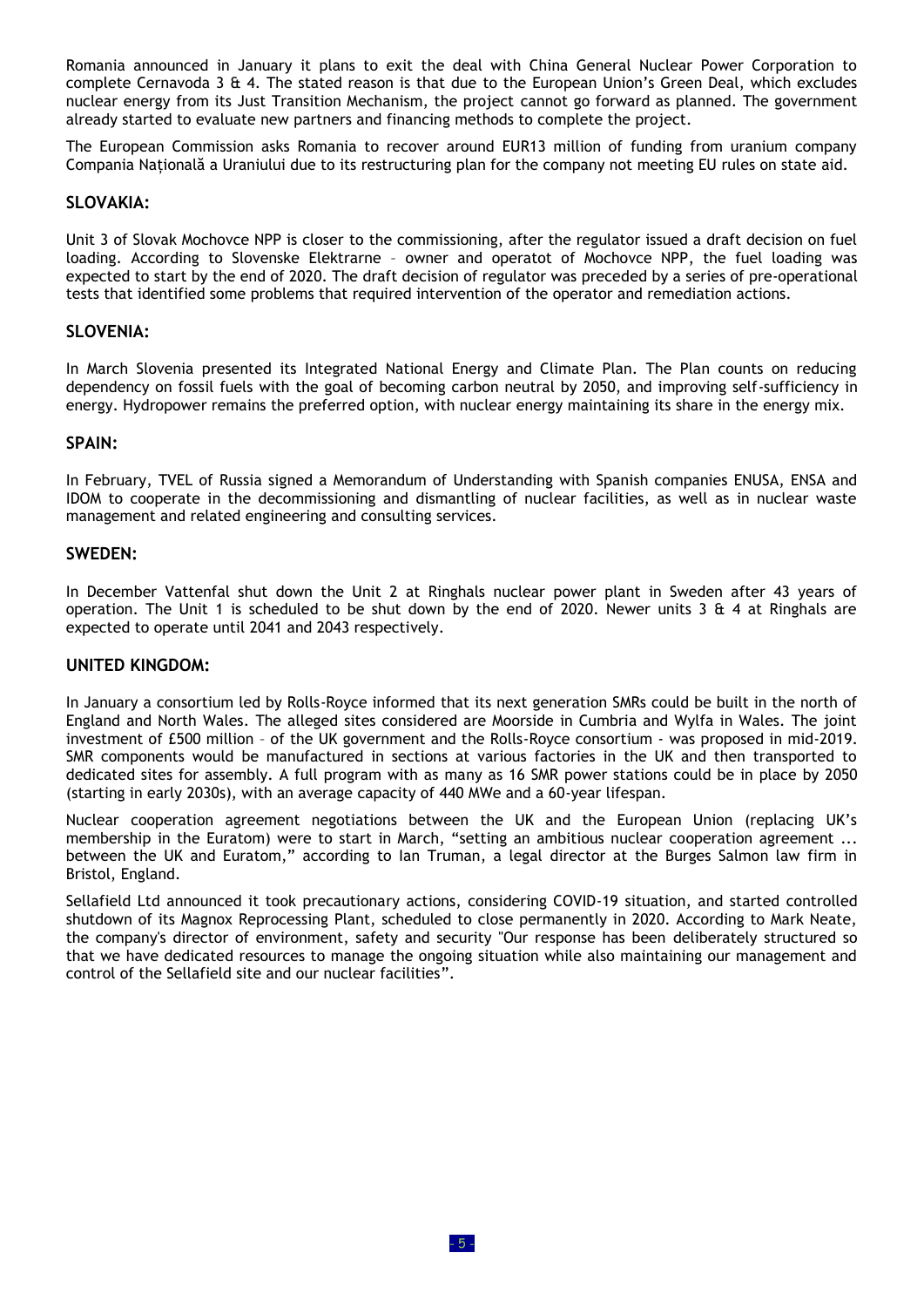### **… and worldwide**

### **CANADA:**

Canada and USA came to an agreement on cooperation improving the security of supply chains and ensure the competitiveness of their critical minerals industries. The Canada-US Joint Action Plan on Critical Minerals Collaboration moves forward the interests of two countries in securing supply chains for the critical minerals needed for manufacturing sectors.

In January, NuScale informed it submittted its 60MW SMR design for review to Canadian regulatory body, seeking to meet regulatory requirements.

GE Hitachi informed in February that it submitted application for its BWRX-300 SMR to the Canadian Nuclear Safety Commission for a pre-licensing Vendor Design Review.

### **JAPAN:**

Onagawa 2 in Japan expects restart approval after Japan's Nuclear Regulation Authority approved a report that found the unit in compliance with the necessary safety standards to resume operation if required repairs are performed. The reactor has been offline since March 2011 tsunami and earthquake. Before restart in 2021, an 800-meter long and 29-meter high seawall must be completed.

### **RUSSIA:**

Rosenergoatom informed in January that the nuclear power share in the Russian energy sector increased to 19.04% in 2019 compared to 18.7% in 2018.

Kazatomprom informed in March having completed the sale of its interest in the Uranium Enrichment Center JSC (UEC) to its partner in the joint venture, TVEL.

### **TURKEY:**

Rolls-Royce and Turkey's EUAS International ICC signed in March a Memorandum of Understanding to evaluate the technical, economical and legal applicability; and also the possibility of joint production of small modular reactors to support clean economic growth. Cooperation between Turkey's energy sector and Rolls- Royce has been ongoing since 2013.

### **UKRAINE:**

Ukraine plans to change its policy and focus on SMRs instead of building large VVER-type nuclear units. The SMR would better integrate with increasing renewable power projects, such as solar and wind.

### **UAE:**

In January Emirates Nuclear Energy Corporation (ENEC) announced that the World Association of Nuclear Operators (WANO) completed an extensive assessment concluding that the APR-1400 Unit 1 at the Barakah nuclear power plant would be ready for start-up; and fuel loading started in February following the approval of the operating license for 60 years. March marked successfully completed loading of fuel into the Unit, starting the nuclear operations expecting the commercial electricity production in the coming months.

### **USA:**

GE Hitachi Nuclear Energy and TerraPower announced their intention to design and construct a versatile test reactor based on sodium fast reactor technology for the US Department of Energy. The reactor is said to be necessary to provide sufficient high-flux neutron output to support the materials and other in-reactor testing needed to develop advanced reactors and their components.

GE Hitachi Nuclear Energy submitted its first topical report to NRC for its BWRX-300 SMR, covering the approach to meeting NRC requirements for reactor pressure vessel isolation and overpressure protection. The report is part of the series of licensing topical reports to NRC that would "serve as a foundation for the development of a Preliminary Safety Analysis Report that could potentially be submitted to the NRC by a utility customer," according to the company.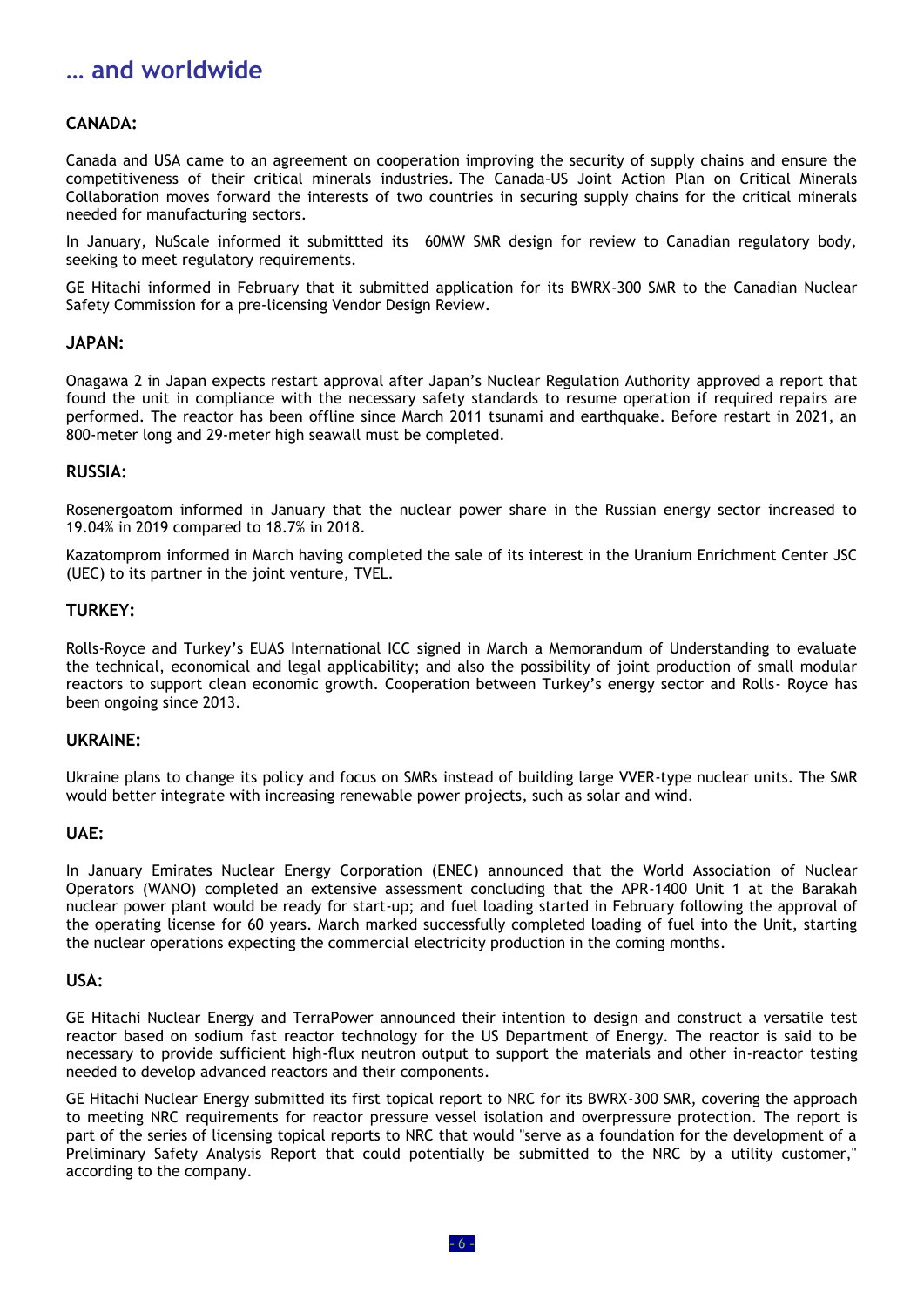The administration of US President Trump requested in its budget for fiscal year 2021 the creation of a uranium reserve. Reserve could be funded by \$150 million a year over 10 years. The uranium reserve "is expected to support the operation of at least two US uranium mines and will ensure there is a backup supply of uranium in the event of a significant market disruption that prevents entities from acquiring fuel," the US Department of Energy's Office of Nuclear Energy said in February.

The US Department of Defense (DOD) started Project Pele, awarding contracts to BWX Technologies, X-energy and Westinghouse Government Services "to each begin design work on a mobile nuclear reactor prototype. Project Pele includes "the development of a safe, mobile and advanced nuclear micro reactor to support a variety of [DOD] missions, such as generating power for remote operating bases," DOD stated.

US company Oklo submitted a combined license application for its Aurora micro reactor. Aurora, described as "advanced fission power system" is a 1.5-MW heat pipe-cooled reactor, first unit of which is planned to be built at a site at the Idaho National Laboratory. The reactor will use fuel made from high-assay low-enriched uranium recovered from processing of spent fuel.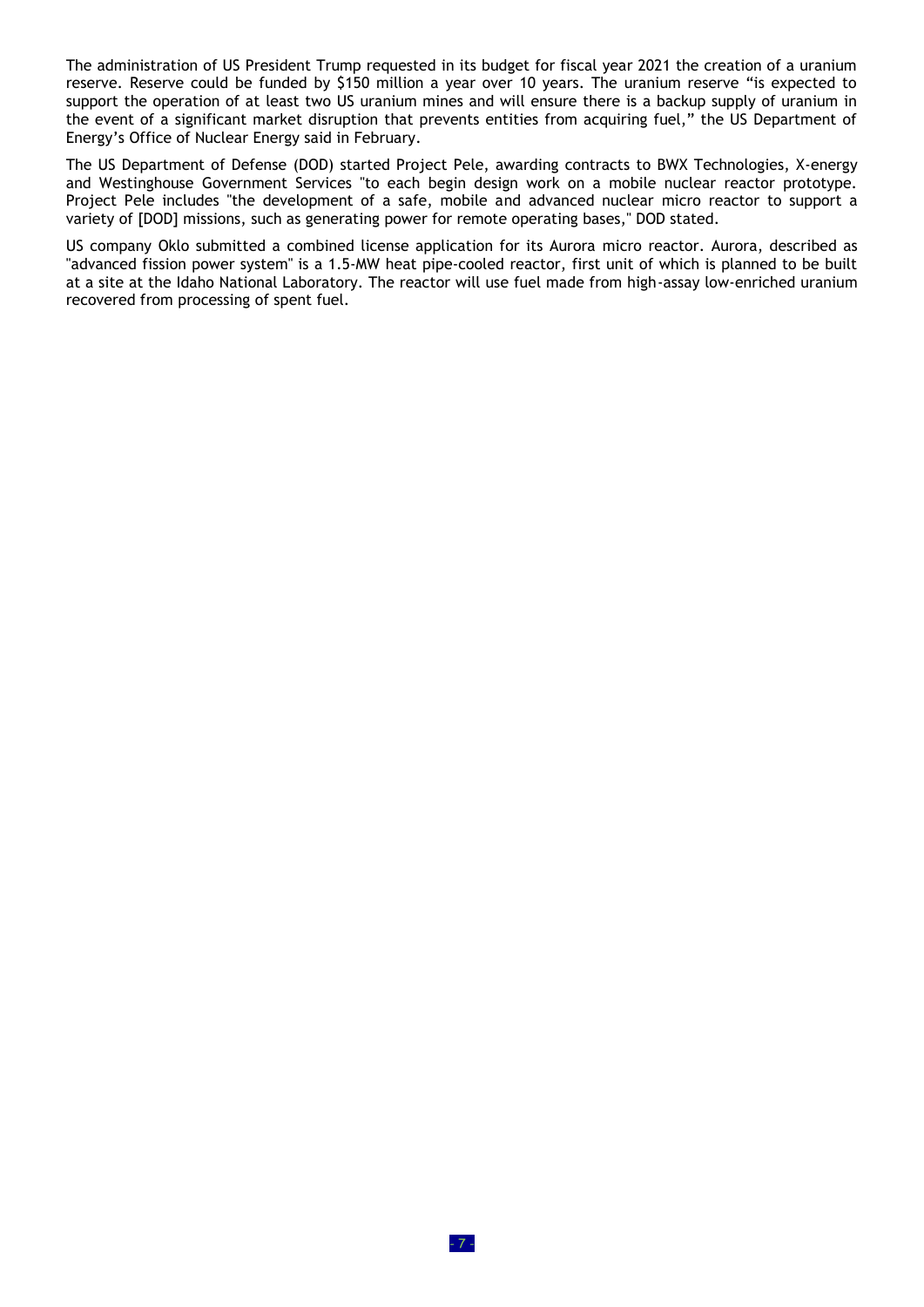### **Uranium production**

In March Orano informed about the French intentions to continue uranium production in northern Niger. Orano`s subsidiary SOMAIR expects to operate for as long as possible, with visibility of 10 years, or at least until the Imouraren project starts production.

Kazatomprom, the world's largest uranium producer, announced in March to have large enough inventories to meet future physical deliveries if U3O8 production was decreased in Kazakhstan due to COVID-19 situation. At the time no Kazatomprom`s production or processing operations were disrupted, but some operations could be impacted due to production sites in remote areas of the southern regions of Kazakhstan requiring staff to stay on site and live in close quarters.

Lotus Resources Ltd, Australian-based exploration company bought the Kayelekera Uranium Mine in Malawi from Paladin Energy. On maintenance regime since 2014, the mine produced 10.9 million pounds of uranium (4193 tU) from 2009.

Cameco temporarily suspended production in March at its Cigar Lake facility in Canada, and placed it on care and maintenance, initially for four weeks, due to the coronavirus pandemic. (The suspension state remained the same in mid-May).

### **Uranium prices**<sup>1</sup>

 $\overline{a}$ 

In the first quarter of 2020, the UX monthly spot uranium price increased by almost 10% comparing quarter to quarter and, at the end of March, it accounted for USD 27.40/lb  $U_3O_8$ . It was up by more than 6% in an annual comparison.

The UX long term uranium price for the first quarter of 2020 accounted for USD 31.00/lb  $U_3O_8$  at the end of March which is more than 3% up when compared quarter to quarter and in an annual comparison.



<sup>&</sup>lt;sup>1</sup> The market price information in the following chapters: Uranium prices, Conversion and Enrichment is provided with per*mission of the Ux Consulting Company, LLC (UxC) [www.uxc.com.](http://www.uxc.com/)UxC does not bear any legal liability for the use of these data*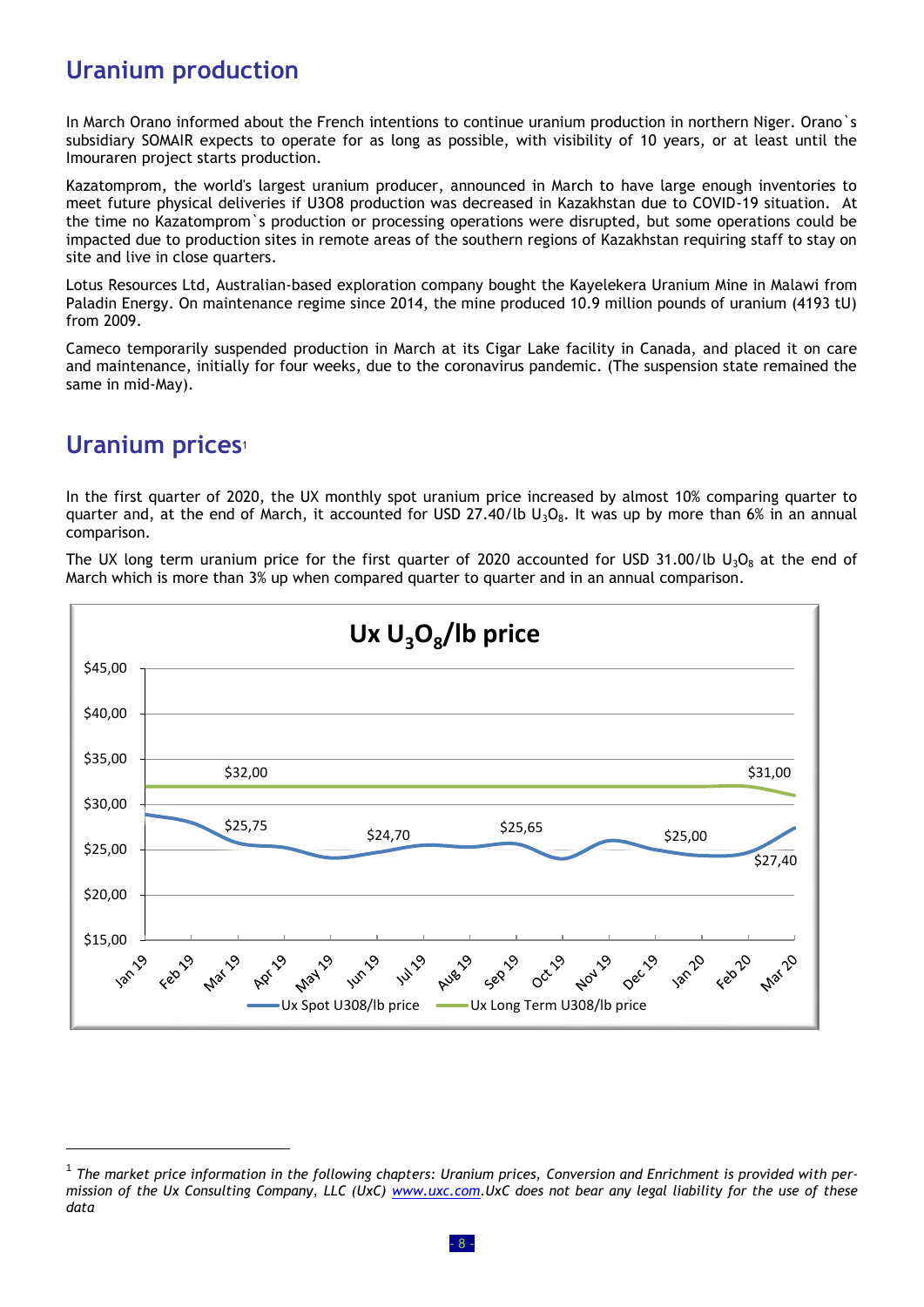# **Conversion**

In the first quarter of 2020 UX spot conversion prices in the European Union and in North America did not change compared to the previous quarter and amounted to USD 22.00/kg in the EU and USD 22.25/kg in North America at the end of march. In an annual comparison, they increased by 49% and 51%, respectively.

UX long term conversion prices amounted to USD 17.75/kg in the EU and USD 18.00/kg in North America, which means no change, when compared to the previous quarter. They increased by 15% and 16% respectively in an annual comparison.



In March, NRC renewed the operating license for Honeywell International's uranium conversion facility in Metropolis, Illinois, for an additional 40 years – until 2060. The facility is currently in a "ready-idle" status, since 2017 due to uneconomical operation.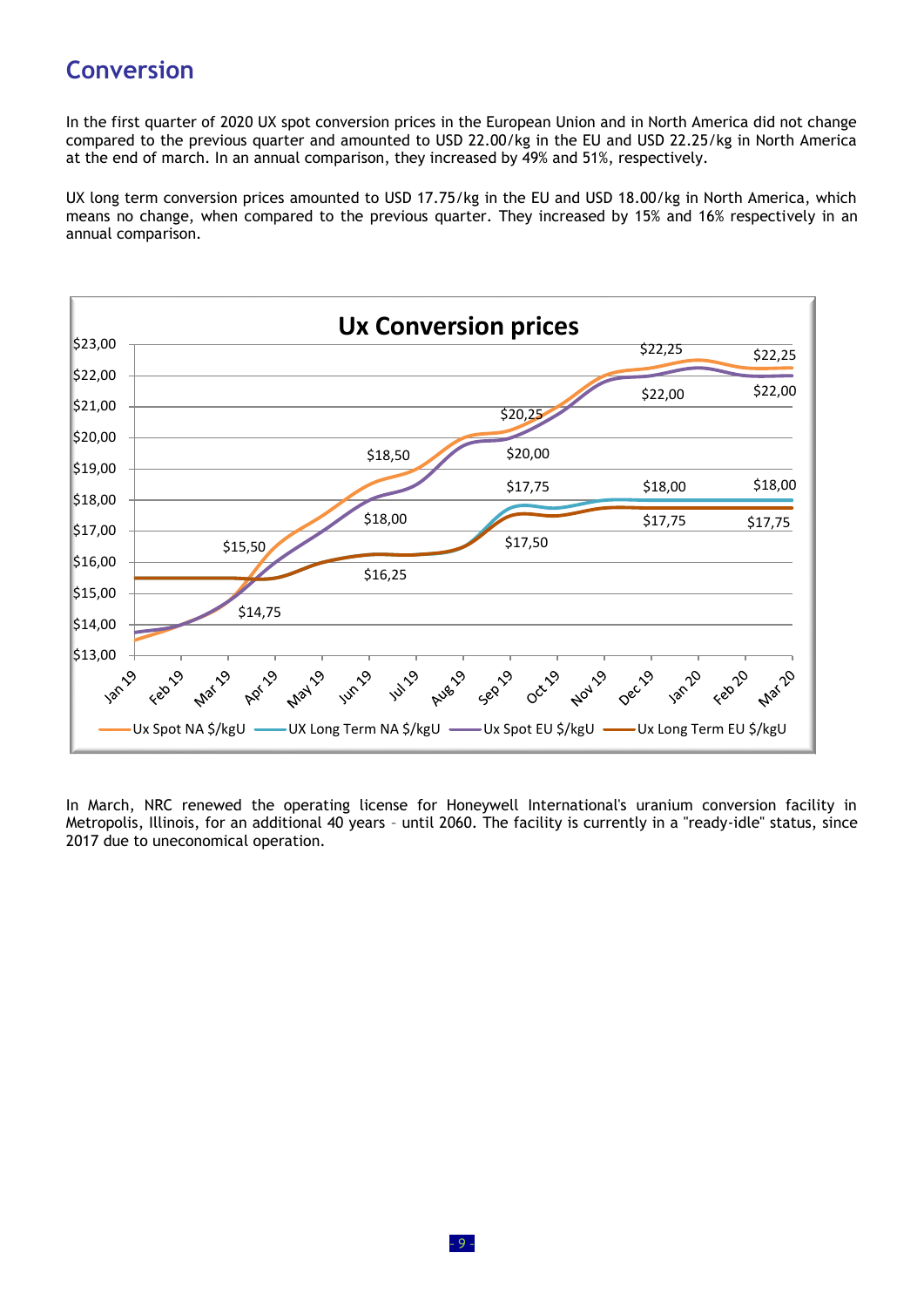# **Enrichment**

At the end of March 2020, the UX spot SWU price amounted to USD 46.50 per SWU and it decreased by more 1% compared to the previous quarter. It was up more than 8% in an annual comparison.

The UX long term SWU price amounted to USD 49.00 and it did not change compared to the previous quarter and increased by more than 11% compared to the fourth quarter of 2019.



The amount of Russian enriched uranium that could be sold to US utilities in 2019-2020 under the US-Russian Suspension Agreement was limited by the US Department of Commerce to 6.1 million separative work units. The new 2019 quota is 3.12 million SWU and the quota for 2020 is 3.02 million SWU. The agreement, limiting the annual volume of Russian uranium imported to 20% of US reactors' fuel requirements, is scheduled to end in December 2020.

# **Fuel fabrication**

In December TVEL informed that it produced the first accident tolerant fuel assemblies (ATF) for the VVER-1000 reactor. According to the company, the fuel and energy divisions of Rosatom are planning to load the ATFs into one of the reactors at Rostov NPP. In January TVEL also reported that acceptance tests were completed for experimental fuel assemblies manufactured at the Siberian Chemical Combine in Seversk, Russia. The assemblies were fabricated with mixed uranium nitride-plutonium fuel for use in a fast neutron reactor

France's Orano reported having signed a contract with Japan`s Nuclear Fuel Industries Ltd. for fabrication of MOX fuel assemblies, to be used in Kansai Electric Power Co.'s Takahama-3 and -4.

The Tennessee Valley Authority awarded Framatome several contracts for work on the company's reactor fleet. The contracts include fuel for the Browns Ferry nuclear plant, fuel handling equipment upgrades across the fleet and steam generator replacements at the Watts Bar plant. The contract to provide Framatome's Atrium 11 fuel for the three boiling water reactors at Browns Ferry will allow operators to run their plants with more flexibility and also help using the uranium in nuclear fuel more efficiently.

In February BWX Technologies Inc. (BWXT) informed that its subsidiary BWXT Nuclear Operations Inc. was awarded a \$3.6 million contract by the U.S. Department of Energy's National Nuclear Security Administration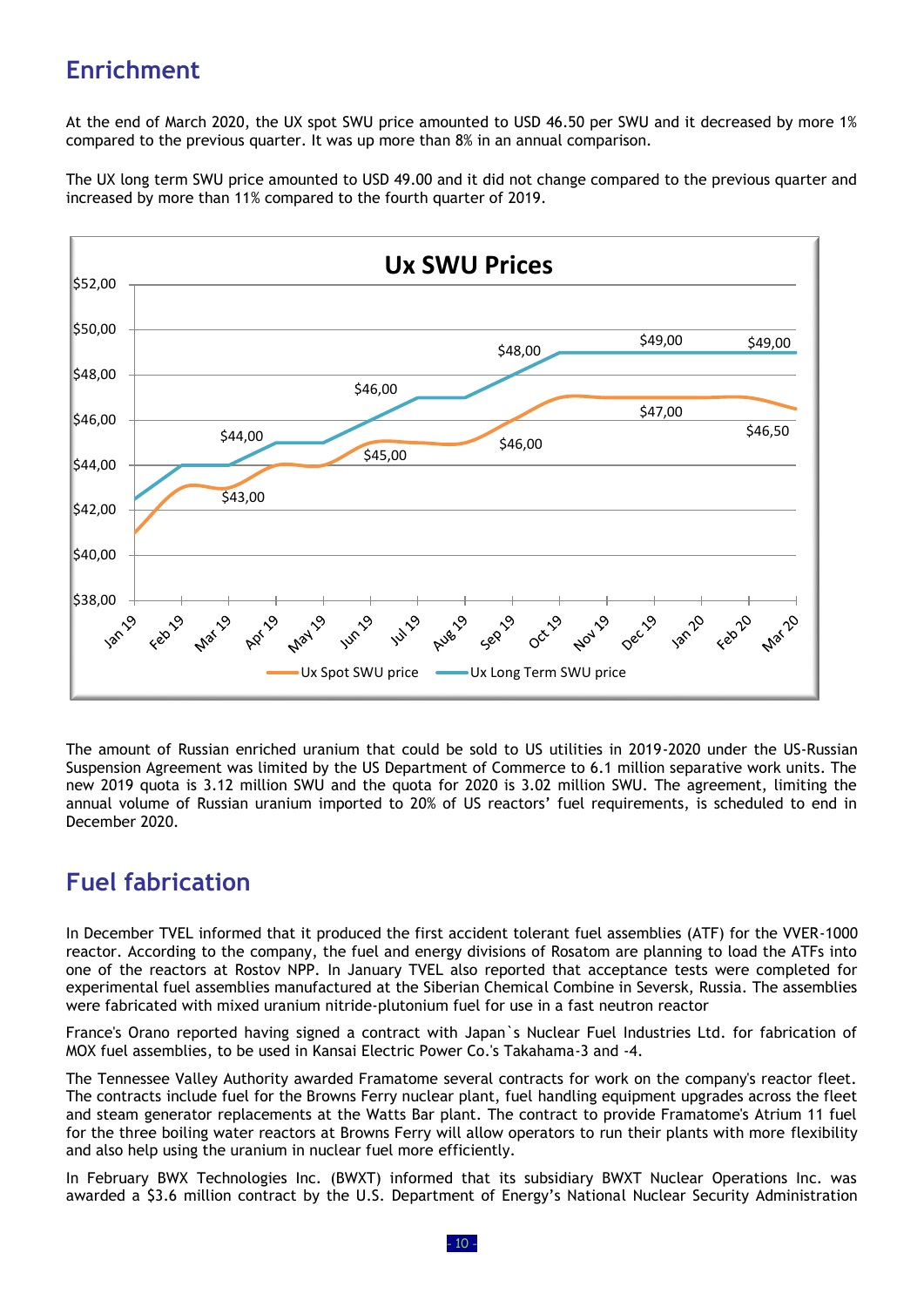(NNSA) to manufacture uranium-molybdenum alloy High Assay Low Enriched Uranium fuel that will facilitate the conversion of high-performance U.S. research reactors from the current use of high-enriched uranium.

### **Nuclear medicine**

Belgian Nuclear Research Centre and the Institut National des Radioéléments signed a public-public partnership aimed at the production of lutetium-177 (Lu-177) used in the treatment of prostate cancer.

Also Shine Medical Technologies announced the production of patient dose quantities of the medical radioisotope lutetium-177. Already in 2019 Shine entered into an agreement with the Institute of Organic Chemistry and Biochemistry in Prague to use exclusively the institute's technology for the separation of Lu-177 from irradiated ytterbium-176 targets.

For the first time Australia produced a new radioactive version of scandium in its OPAL reactor. Scandium-47, with similar properties to Lu-177 has the potential for theranostic use. According to the Australian nuclear science and technology organisation "Scandium-47 is a beta-emitting radioisotope useful for targeted cancer therapy. However, unlike Lu-177, scandium has the potential to be a true theranostic agent".

Bruce Power operating eight CANDU reactors in Ontario informed that it reduced the staff by two-thirds, as a reaction to coronavirus situation. The company took important preventative measures at the plant while ensuring the supply of Cobalt- 60.